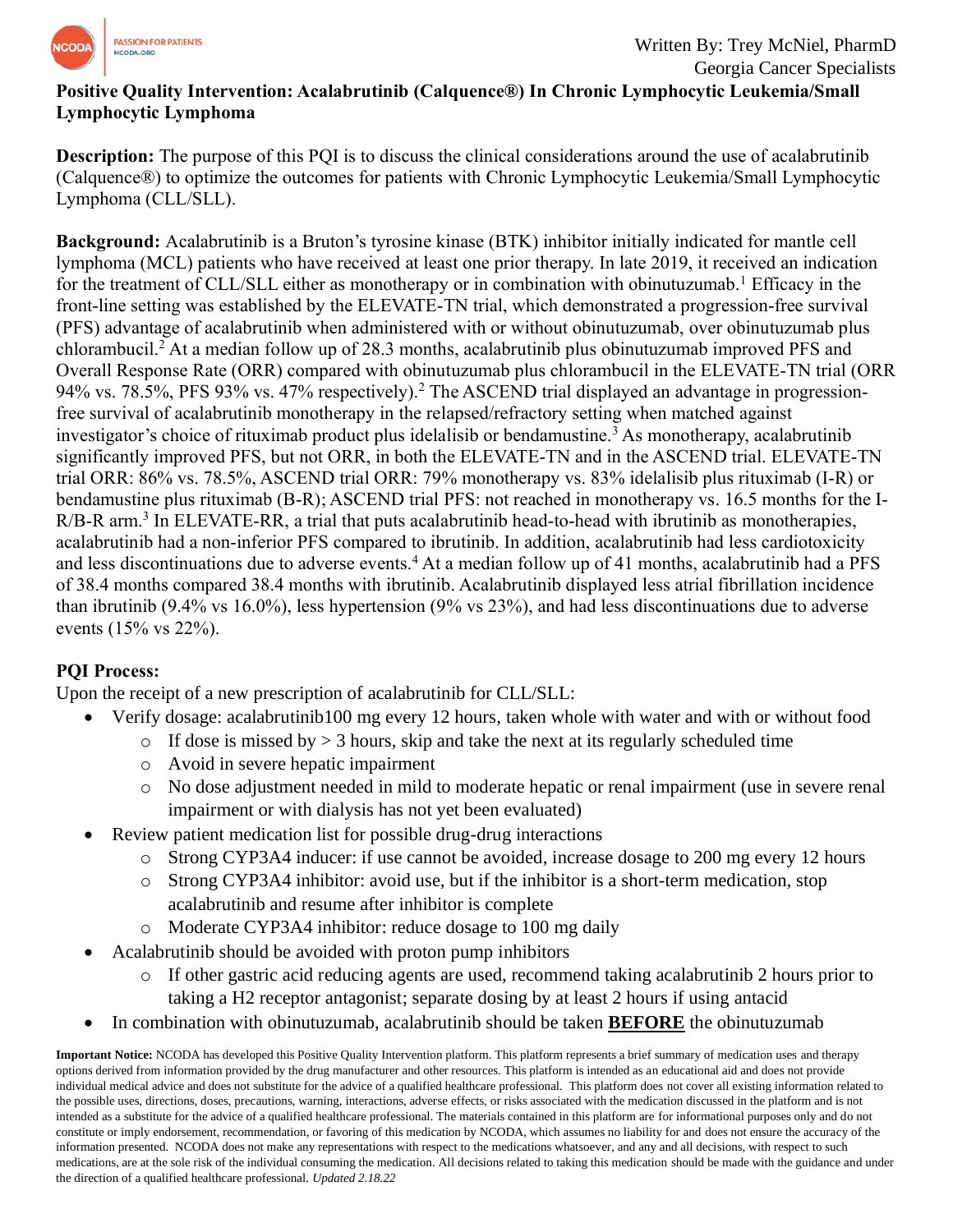

### Adverse Events and Management<sup>1</sup>

| Category                                                                 | <b>Occurrence</b>                                                                                                                                                                                                                                                                                                                                                                                                             | <b>Action</b>                                                                                                                                                                                                                                            |
|--------------------------------------------------------------------------|-------------------------------------------------------------------------------------------------------------------------------------------------------------------------------------------------------------------------------------------------------------------------------------------------------------------------------------------------------------------------------------------------------------------------------|----------------------------------------------------------------------------------------------------------------------------------------------------------------------------------------------------------------------------------------------------------|
| Fatal/serious<br>infections,<br>including<br>opportunistic<br>infections | Serious or $\geq$ Grade 3 infections (bacterial, viral,<br>or fungal) occurred in 19% of 1029 patients in<br>clinical trials.                                                                                                                                                                                                                                                                                                 | Consider prophylaxis in patients who<br>are at increased risk for opportunistic<br>infections. Monitor for signs and<br>symptoms of infection and treat<br>promptly.                                                                                     |
| Fatal and serious<br>hemorrhagic<br>events                               | Major hemorrhage (serious or $\geq$ Grade 3<br>bleeding or any central nervous system<br>bleeding) occurred in 3.0% of patients, with fatal<br>hemorrhage occurring in 0.1% of 1029 patients<br>in clinical trials. Bleeding events of any grade,<br>excluding bruising and petechiae, occurred in<br>22% of patients.                                                                                                        | Monitor patients for signs of bleeding.<br>Consider the benefit-risk of<br>withholding acalabrutinib for 3-7 days<br>pre- and post-surgery depending on<br>type of surgery and the risk of<br>bleeding. Caution in patients on<br>antithrombotic agents. |
| Grade 3 or 4<br>Cytopenias                                               | Neutropenia (23%), anemia (8%),<br>thrombocytopenia (7%), and lymphopenia (7%),<br>developed in patients. Grade 4 neutropenia<br>developed in 12% of patients.                                                                                                                                                                                                                                                                | Monitor complete blood counts<br>regularly during treatment. Interrupt<br>treatment, reduce the dose, or<br>discontinue treatment as warranted.                                                                                                          |
| <b>Cardiac Factors</b>                                                   | Grade 3 atrial fibrillation or flutter occurred in<br>Monitor for symptoms of arrhythmia<br>(ex. palpitations, dizziness, syncope,<br>1.1% of 1029 patients, with all grades of atrial<br>fibrillation or flutter reported in 4.1% of all<br>dyspnea) and manage as appropriate.<br>patients. The risk may be increased in patients<br>with cardiac risk factors, hypertension, previous<br>arrhythmias, and acute infection. |                                                                                                                                                                                                                                                          |
| <b>Skin Cancer</b>                                                       | The most frequent second primary malignancy<br>was skin cancer (6%)                                                                                                                                                                                                                                                                                                                                                           | Monitor patients for skin cancer and<br>advise protection from sun exposure.                                                                                                                                                                             |

Dose Modifications<sup>1</sup>

| Event                                             | <b>Occurrence</b> | Dose Modification (Starting dose $= 100$ mg every 12 hours)     |
|---------------------------------------------------|-------------------|-----------------------------------------------------------------|
| Grade 3 or greater non-                           | First and         | Hold acalabrutinib; once toxicity has resolved to Grade 1 or    |
| hematologic toxicities                            | Second            | baseline level, acalabrutinib may be resumed at 100 mg          |
| Grade 3 thrombocytopenia                          |                   | approximately every 12 hours                                    |
| with bleeding                                     | <b>Third</b>      | Hold acalabrutinib; once resolved to Grade 1 or baseline level, |
| Grade 4 thrombocytopenia                          |                   | resume at a reduced frequency of 100 mg daily                   |
| Grade 4 neutropenia lasting<br>longer than 7 days | Fourth            | Discontinue acalabrutinib                                       |

**Important Notice:** NCODA has developed this Positive Quality Intervention platform. This platform represents a brief summary of medication uses and therapy options derived from information provided by the drug manufacturer and other resources. This platform is intended as an educational aid and does not provide individual medical advice and does not substitute for the advice of a qualified healthcare professional. This platform does not cover all existing information related to the possible uses, directions, doses, precautions, warning, interactions, adverse effects, or risks associated with the medication discussed in the platform and is not intended as a substitute for the advice of a qualified healthcare professional. The materials contained in this platform are for informational purposes only and do not constitute or imply endorsement, recommendation, or favoring of this medication by NCODA, which assumes no liability for and does not ensure the accuracy of the information presented. NCODA does not make any representations with respect to the medications whatsoever, and any and all decisions, with respect to such medications, are at the sole risk of the individual consuming the medication. All decisions related to taking this medication should be made with the guidance and under the direction of a qualified healthcare professional. *Updated 2.18.22*